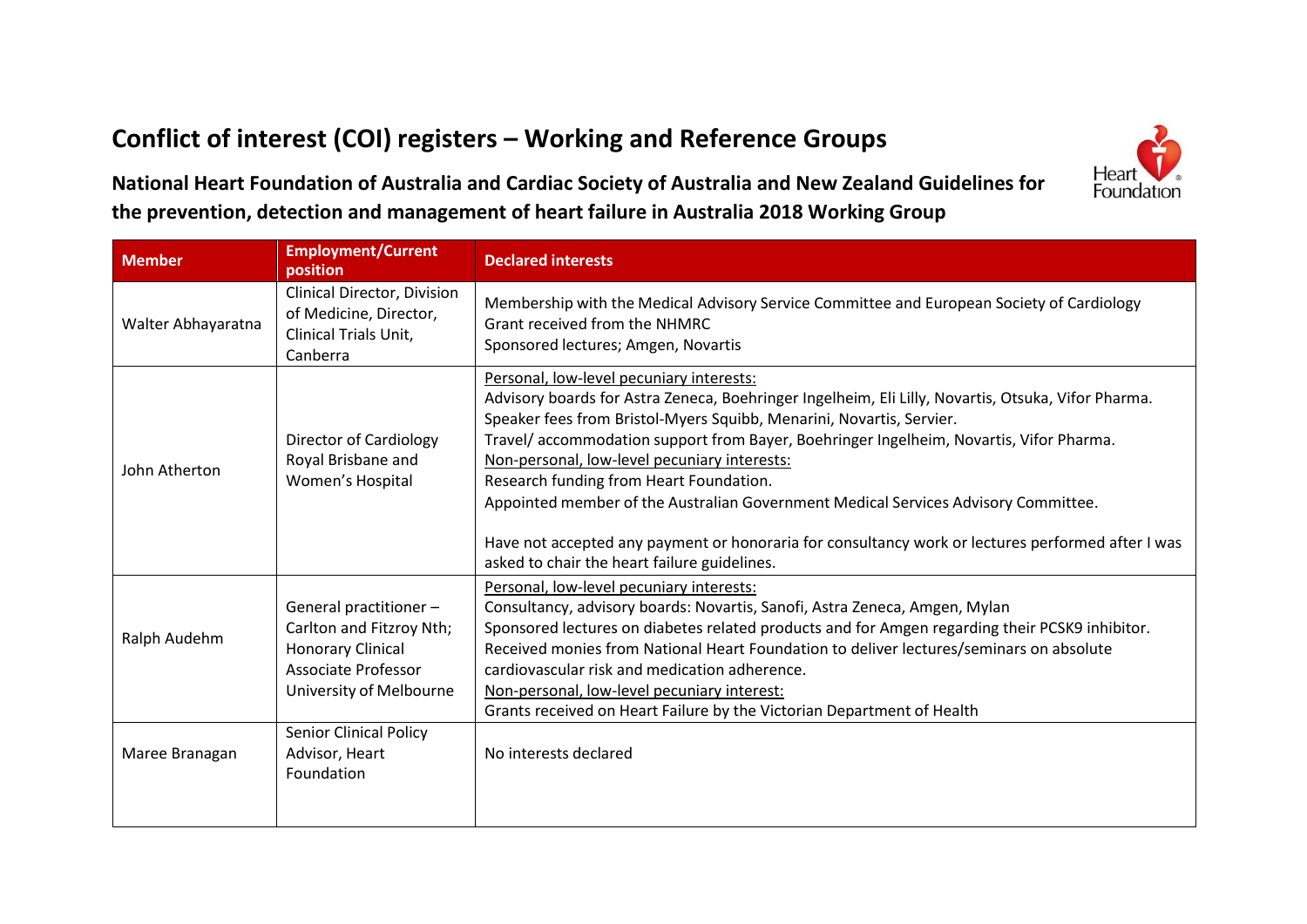| <b>Member</b>       | <b>Employment/Current</b><br>position                           | <b>Declared interests</b>                                                                                                                                                                                                                                                                                                                                                                                                                                                                                                                                                                                                                                    |
|---------------------|-----------------------------------------------------------------|--------------------------------------------------------------------------------------------------------------------------------------------------------------------------------------------------------------------------------------------------------------------------------------------------------------------------------------------------------------------------------------------------------------------------------------------------------------------------------------------------------------------------------------------------------------------------------------------------------------------------------------------------------------|
| Tom Briffa          | <b>Exercise Health</b><br>Professional and<br>Epidemiologist    | Non-personal, low-level pecuniary interests:<br>NHMRC grant awarded in 2013 on Health Failure MBS/PBS pharmacotherapy, commenced in 2014<br>NHMRC CRE awarded 2016 on Cardiovascular Outcome Improvement, commenced in 2016<br>Appointed Deputy Chair, National Clinical Issues Committee, National Foundation of Australia,<br><b>National Office</b><br>Appointed panel member, Future Leader Fellowships, National Heart Foundation of Australia s<br>Appointed expert member, National Vascular Disease Monitoring Advisory Group, Cardiovascular,<br>Diabetes and Kidney Unit, Canberra                                                                 |
| Cia Connell         | Manager, Policy and<br>Evidence - clinical, Heart<br>Foundation | Personal, non-pecuniary interests:<br>Academic: supervisor of research projects in atrial fibrillation<br>Academic: author of Therapeutic Guidelines Cardiovascular, Version 7<br>Professional: Member of cardiology leadership committee for Society of Hospital Pharmacists of<br>Australia (SHPA) Committee of Special Practice (since 2016)<br>Personal, low-level pecuniary interests:<br>Money paid to me by SHPA to give presentations about atrial fibrillation (not related to guideline)<br>(2018)<br>Money paid to me from Pharmaceutical Society of Australia to write an article for the Australian<br>Pharmacist about aspirin use (June 2017) |
| Carmine De Pasquale | Cardiologist, Flinders<br><b>Medical Centre</b>                 | Personal, low-level pecuniary interests:<br>Sponsored Advisory Board: Novartis (entresto), Astra Zeneca (dapagliflozin, ZS-9)<br>Sponsored Educational Presentation; Novartis, Servier, Vifor, PCM Scientific, Bristol-Myers Squibb,<br>Biotronic, Boehringer Ingelheim, Lily<br>Sponsored Heart Failure Educational Programme National Leader (CORE): PCM Scientific (through<br>Novartis unrestricted grant)<br>Media (ch 7, 10, ABC radio): Novartis (non-financial)<br>Sponsored Pharmaceutical Industry (in house) Educational Lecture: Boehringer Ingelheim Lily                                                                                       |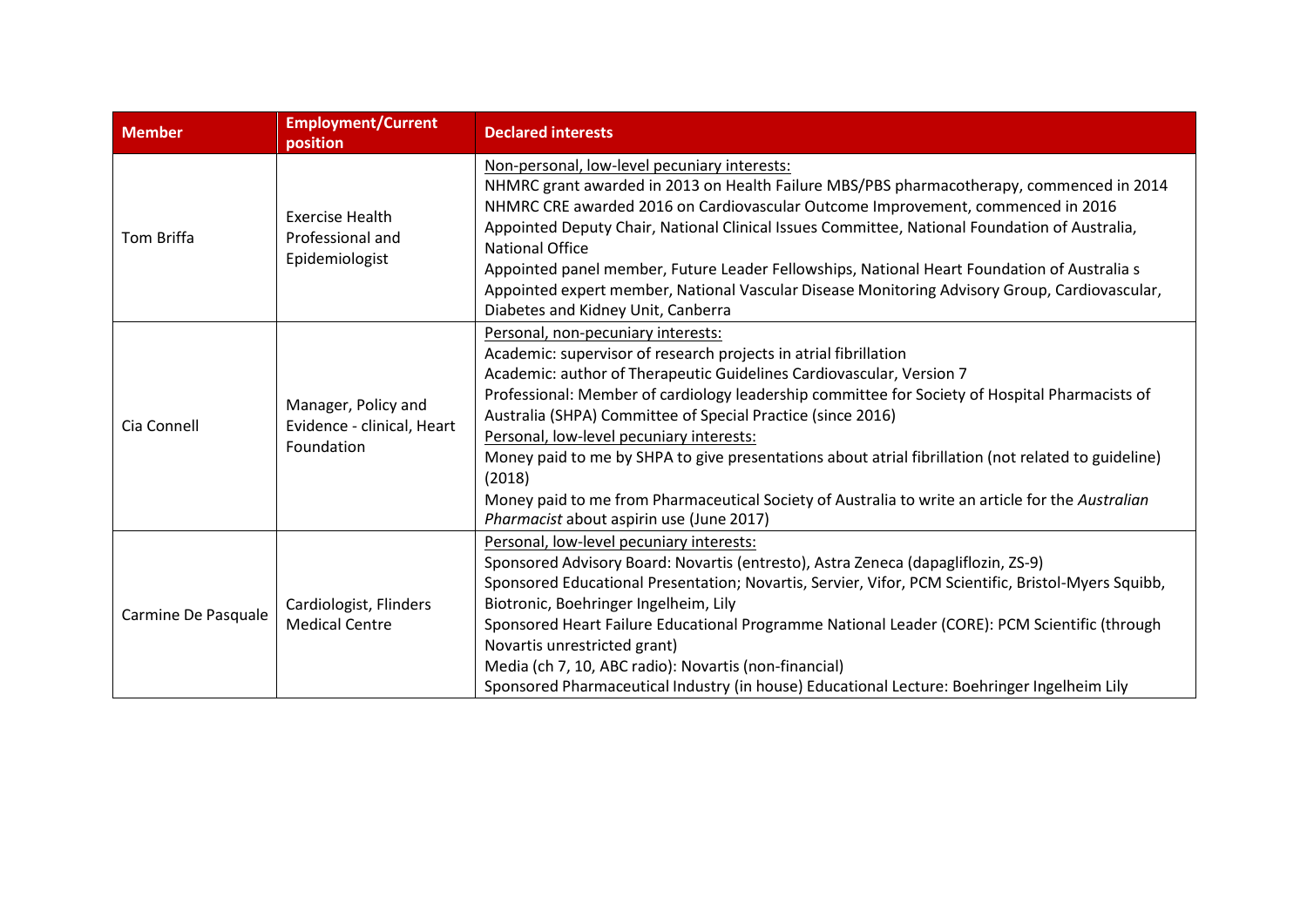| <b>Member</b>   | <b>Employment/Current</b><br>position                                                                                                                                    | <b>Declared interests</b>                                                                                                                                                                                                                                                                                                                                                                                          |
|-----------------|--------------------------------------------------------------------------------------------------------------------------------------------------------------------------|--------------------------------------------------------------------------------------------------------------------------------------------------------------------------------------------------------------------------------------------------------------------------------------------------------------------------------------------------------------------------------------------------------------------|
| Andrea Driscoll | <b>Heart failure Nurse</b><br>Practitioner, Dept of<br>Cardiology, Austin Health<br>and Professor of Nursing<br>School of Nursing and<br>Midwifery, Deakin<br>University | Personal high-level pecuniary interest:<br><b>Heart Foundation fellowship</b><br>Personal low-level pecuniary interests:<br>Consultancies and speaker fees: Novartis, Australian Centre for Heart Health<br><b>Nursing Advisory Board: Novaritis</b><br>Grants received from Heart Foundation & DHHS<br>Personal non-pecuniary interest:<br>Academic: supervisor of research projects for Honours, Masters and PhD |
| Ingrid Hopper   | General physician/clinical<br>pharmacologist<br>School of Public Health<br>and Preventive Medicine<br>Monash University                                                  | Personal, non-pecuniary interests:<br>Meals provided by Novartis at talks on Entresto, Meal provided by Ferinject                                                                                                                                                                                                                                                                                                  |
| Peter Kistler   | Electrophysiologist (EP)<br>Cardiovascular Medicine<br>Services (Heart Centre)<br>The Alfred Hospital                                                                    | Sponsored Lectures; St Jude/Abbott <\$10,000<br>Royalties; Up to date, Online Medical Journal < \$1,000<br>Research grant funding paid to Baker Heart and a Research Institute                                                                                                                                                                                                                                     |
| Peter MacDonald | <b>Medical Director</b><br><b>Heart Transplant Unit</b><br>St Vincent's Hospital<br>Sydney                                                                               | Personal low level pecuniary interests:<br>Advisory boards: Novartis, Astra-Zeneca<br>Speaker Fees: Novartis, Servier, Health Pty Ltd<br>Novartis Research Grant - paid to St Vincent's Hospital<br>Servier Research Grant - paid to Victor Chang Cardiac Research Institute                                                                                                                                       |
| Phillip Newton  | Nurse/Academic<br><b>Nursing Research Centre</b>                                                                                                                         | Non-personal, non-pecuniary interests:<br><b>Chair CSANZ Heart Failure Council</b><br>Memberships; CSANZ, ACNC<br>Personal, low-level pecuniary interests:<br>Novartis through Cardiology Today for European Society of Cardiology 2017 Summary videos<br>Novartis sponsored travel & accommodation to Novartis Heart Failure meeting in 2015, 2016, 2017                                                          |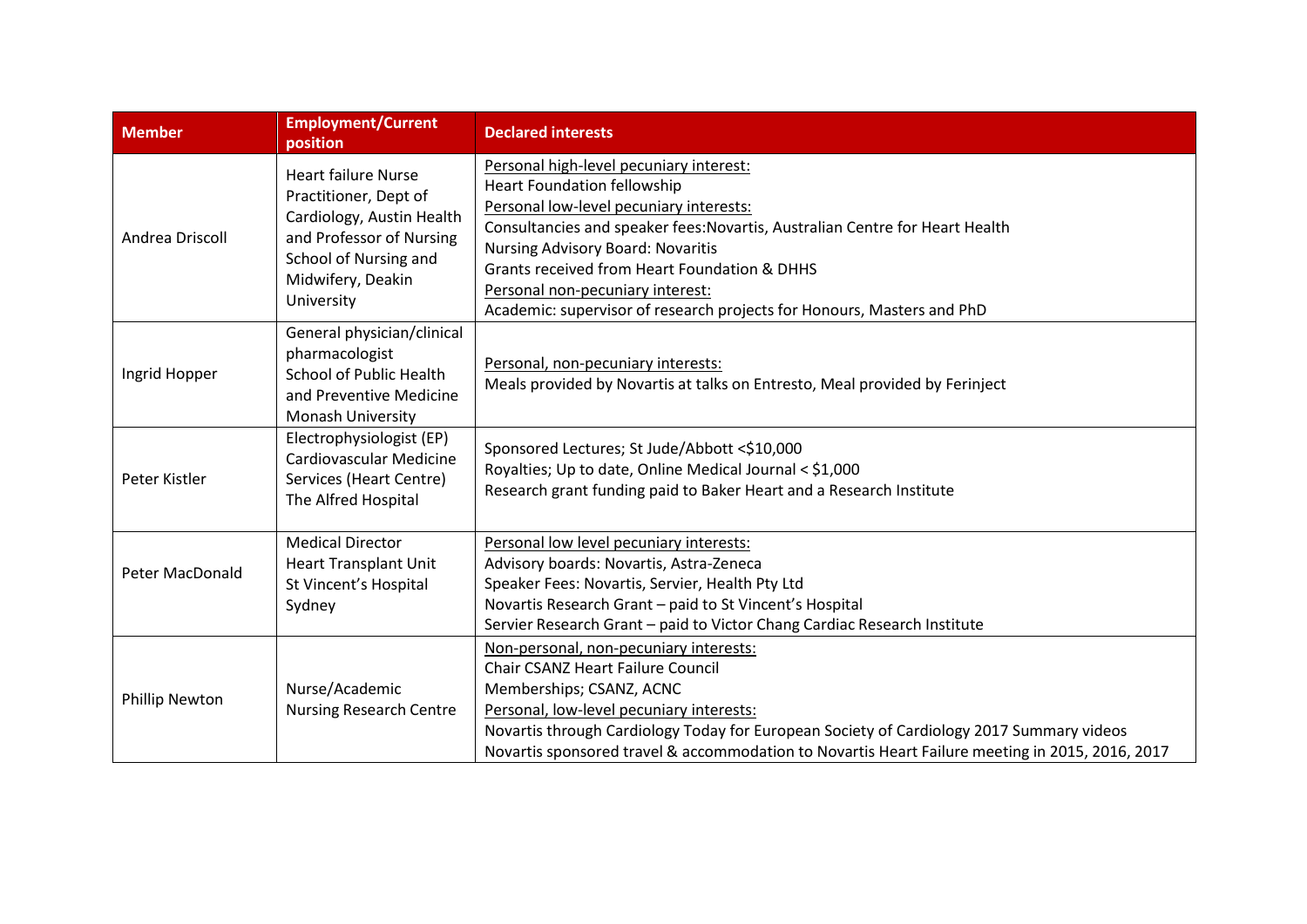| <b>Member</b>   | <b>Employment/Current</b><br>position                                                                                         | <b>Declared interests</b>                                                                                                                                                                                                                                                                                                                                                                                                                                                                                                                                                                                                                                                                                                                                                                                                                                                                                                                                                                                                                                                                                                   |
|-----------------|-------------------------------------------------------------------------------------------------------------------------------|-----------------------------------------------------------------------------------------------------------------------------------------------------------------------------------------------------------------------------------------------------------------------------------------------------------------------------------------------------------------------------------------------------------------------------------------------------------------------------------------------------------------------------------------------------------------------------------------------------------------------------------------------------------------------------------------------------------------------------------------------------------------------------------------------------------------------------------------------------------------------------------------------------------------------------------------------------------------------------------------------------------------------------------------------------------------------------------------------------------------------------|
| Joan O'Loughlin | Consumer representative                                                                                                       | No interests declared                                                                                                                                                                                                                                                                                                                                                                                                                                                                                                                                                                                                                                                                                                                                                                                                                                                                                                                                                                                                                                                                                                       |
| Andrew Sindone  | Director, Heart Failure<br>Unit and Department of<br>Cardiac Rehabilitation,<br>Concord Hospital and<br>University of Sydney. | Personal, low-level pecuniary interests:<br>Advisory boards for pharmaceutical industry; National Cardiac Monitoring Incorporated, Vifor, Astra<br>Zeneca, Bayer, Boehringer Ingelheim, Britol Myers Squibb, Merck Sharp and Dohme, Novartis, Pfizer,<br>Servier, Otsuka<br>Membership; National Cardiac Monitoring Incorporated<br>Consultancy; National Cardiac Monitoring Incorporated, Servier<br><b>Expert testimony for Servier</b><br>Sponsored lectures by Mylan Pharmaceuticals, Vifor, Aspen, Astra Zeneca, Bayer, Boehringer<br>Ingelheim, Bristol Myers Squibb, Merck Sharp and Dohme, Novartis, Pfizer, Servier and Biotronik<br>Sponsored development of presentations by Mylan Pharmaceutical, Vifor, Astra Zeneca, Bayer,<br>Boehringer Ingelheim, Bristol Myers Squibb, Novartis, Pfizer, Servier<br>Sponsored travel by Vifor, Bayer, Boehringer Ingelheim, Bristol Myers Squibb, Novartis, Servier<br>Non-personal, low-level pecuniary interest:<br>Grant money provided by Vifor and Biotronik<br>Personal, high level pecuniary interests:<br>Stock held for National Cardiac Monitoring Incorporated |
| Liza Thomas     | Cardiologist, Private<br>consultant                                                                                           | NHMRC multicentre project grant on chemotherapy related cardiotoxicity<br>Sponsored lectures for Pfizer, Astra Zeneca and Actelion<br>Bayer and Servier have sponsored travel to the European Society of Cardiology.<br>Structural Heart Disease of Australia sponsored speaker travel expenses<br>Philips and Sanofi genzyme sponsored speaker travel expenses<br>Sponsored travel for National Heart Foundation Australia selection committee for Future Leader<br>Fellowships<br>Investigator initiated grant from Bayer paid to Research and Education Network, Westmead Hospital                                                                                                                                                                                                                                                                                                                                                                                                                                                                                                                                       |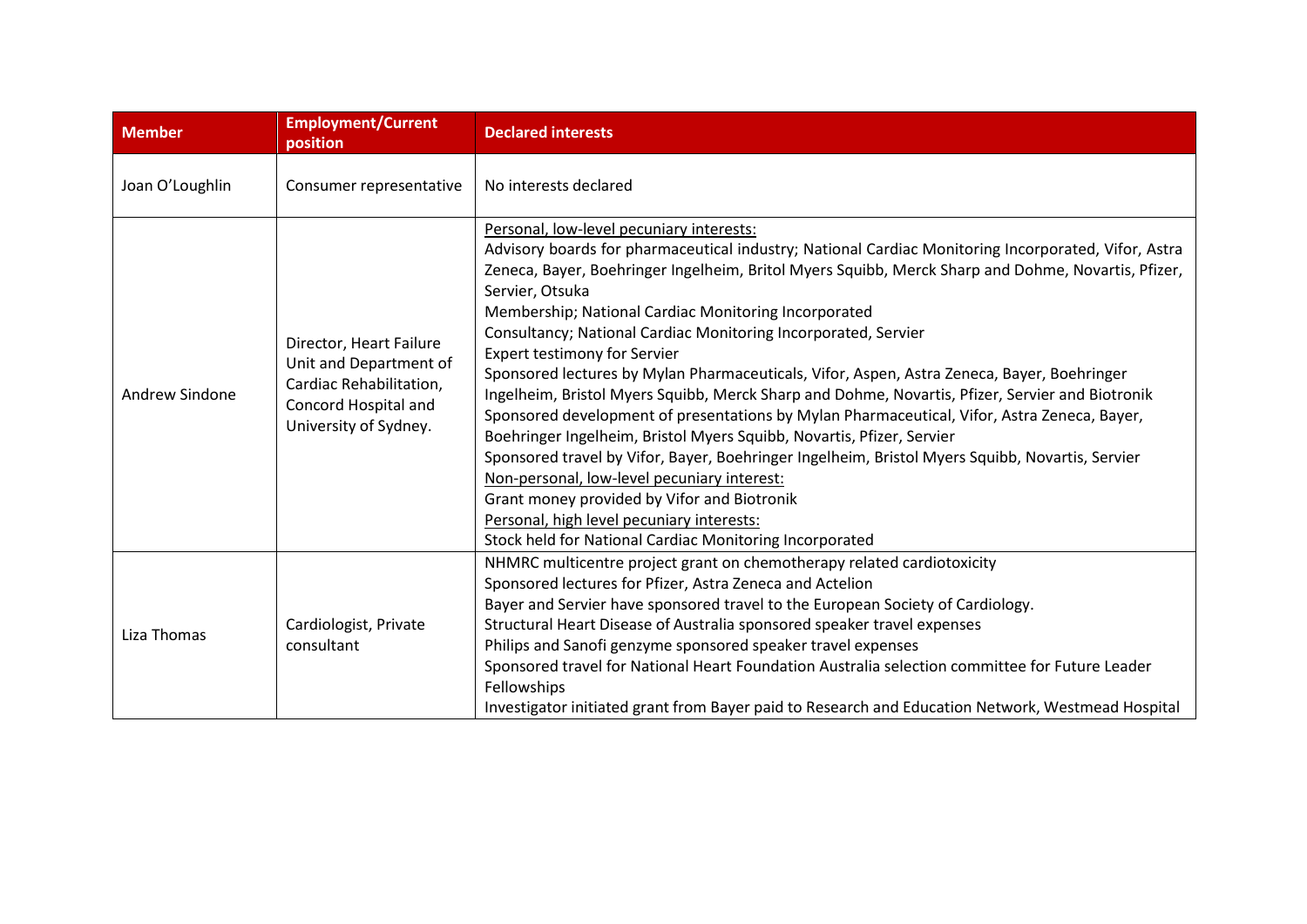| <b>Member</b>                                                     | <b>Employment/Current</b><br>position                                                                                                                                                                                                                              | <b>Declared interests</b>                                                                                                                                                                                                                                                                                                                                                                                                                                                                                                                                                                                                                                                                                                                                                      |
|-------------------------------------------------------------------|--------------------------------------------------------------------------------------------------------------------------------------------------------------------------------------------------------------------------------------------------------------------|--------------------------------------------------------------------------------------------------------------------------------------------------------------------------------------------------------------------------------------------------------------------------------------------------------------------------------------------------------------------------------------------------------------------------------------------------------------------------------------------------------------------------------------------------------------------------------------------------------------------------------------------------------------------------------------------------------------------------------------------------------------------------------|
| James Wong                                                        | Cardiologist, Director of<br>Echocardiography<br>Laboratory<br>Royal Melbourne Hospital                                                                                                                                                                            | Personal Low level pecuniary interests:<br>Sponsored lectures - Boehringer Ingelheim, Bayer, Novatis, Pfizer<br>Sponsored accommodation and travel to meetings: Servier Australia, GE Ultrasound, Norvatis<br>Bristol Myer Squibb, Bayer<br>Personal, non-pecuniary interests:<br>MSD Victoria Study - Primary Investigator at Royal Melbourne Hospital<br>MSD Victoria Study - Investigators meeting Singapore 2016 at Royal Melbourne Hospital<br>Boehringer Ingelheim 12145.121 Study- Primary Investigator 2018 at Royal Melbourne Hospital<br>Sanofi - Scored Study - Sub Investigator 2018 at Royal Melbourne Hospital                                                                                                                                                   |
| Simon Stewart<br>(resigned from<br>working group<br>October 2017) | Position declared prior to<br>resignation from working<br>group in October 2017:<br>Director, Mary MacKillop<br>Institute for Health<br>Research;<br>Director, NHMRC Centre<br>for Research Excellence<br>(CRE) to Reduce<br>Inequality in Heart<br><b>Disease</b> | Conflicts declared prior to resignation from working group in October 2017:<br>Fellowships; supported by an NHMRC Principal Research Fellowship (2012-2017)<br>Research Funding; supported by an NHMRC (as Principal Investigator) of a Centre of Research<br>Excellence (2012-2017), Program of Research (2013-2018) and a past NHMRC Project Grant for the<br>WHICH? II Trial of HF management (2012-2016)<br>Personal Consultancy; Paid consultancy to Novartis Pharmaceuticals Pty Ltd (Australia) and PCM<br>Scientific, ADEMEDUS Australia Pty Ltd<br>Personal Travel Support to Scientific Meetings: Novartis Pharmaceuticals Ltd (Australia)<br>Institutional Research Funding: Novartis Pharmaceuticals Ltd (Australia), Pfizer International<br>(Philanthropic Fund) |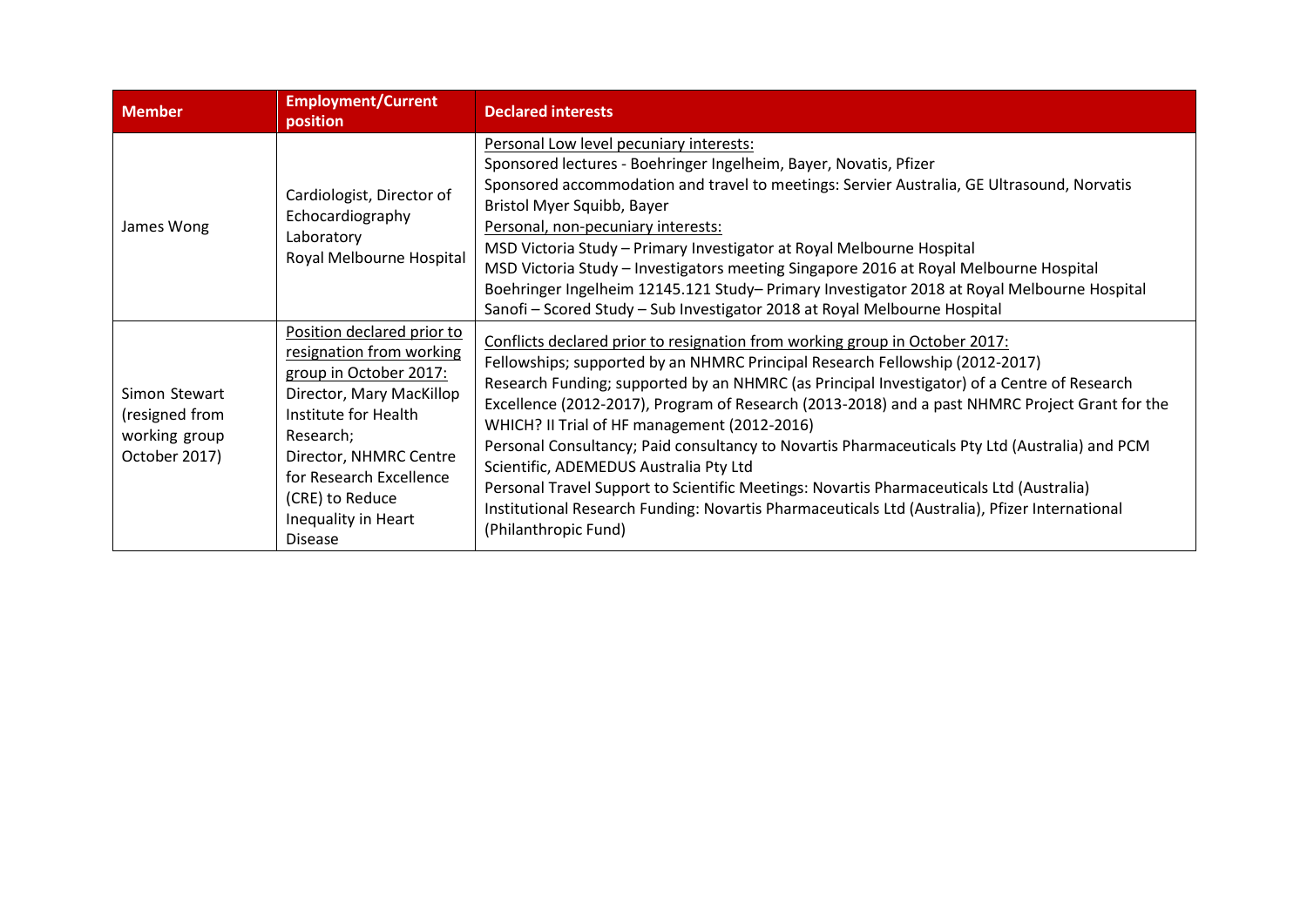## **Conflict of interest (COI) register**



**National Heart Foundation of Australia and Cardiac Society of Australia and New Zealand Guidelines for the prevention, detection and management of heart failure in Australia 2018 Reference Group**

| <b>Member</b>      | <b>Representative</b><br><b>Organisation</b>                                              | <b>Declared interests</b>                                                                                                                                                                                                                                                                                                                                                         |
|--------------------|-------------------------------------------------------------------------------------------|-----------------------------------------------------------------------------------------------------------------------------------------------------------------------------------------------------------------------------------------------------------------------------------------------------------------------------------------------------------------------------------|
| <b>Steve Selig</b> | Exercise & Sports<br>Science Australia<br>(ESSA)                                          | No conflicts declared                                                                                                                                                                                                                                                                                                                                                             |
| Robyn Gallagher    | Australian<br>Cardiovascular<br>Health and<br>Rehabilitation<br><b>Association (ACRA)</b> | Travel and accommodation expenses paid for by the Primary Health Network Queensland                                                                                                                                                                                                                                                                                               |
| Louise Prentice    | Royal College of<br>Pathologists<br>Australia (RCPA)                                      | Employment with Sonic Health as a chemical pathologist                                                                                                                                                                                                                                                                                                                            |
| Ralph Audehm       | Australian<br>Cardiovascular<br>Health and<br>Rehabilitation<br><b>Association (ACRA)</b> | Consultancy; Novartis, Sanofi, Astra Zeneca, Amgen, Mylan<br>Grants received on Heart Failure by the Victorian Department of Health<br>Sponsored lectures on diabetes related products and for Amgen regarding their PCSK9 inhibitor.<br>Received monies from National Heart Foundation to deliver lectures/seminars on absolute cardiovascular<br>risk and medication adherence. |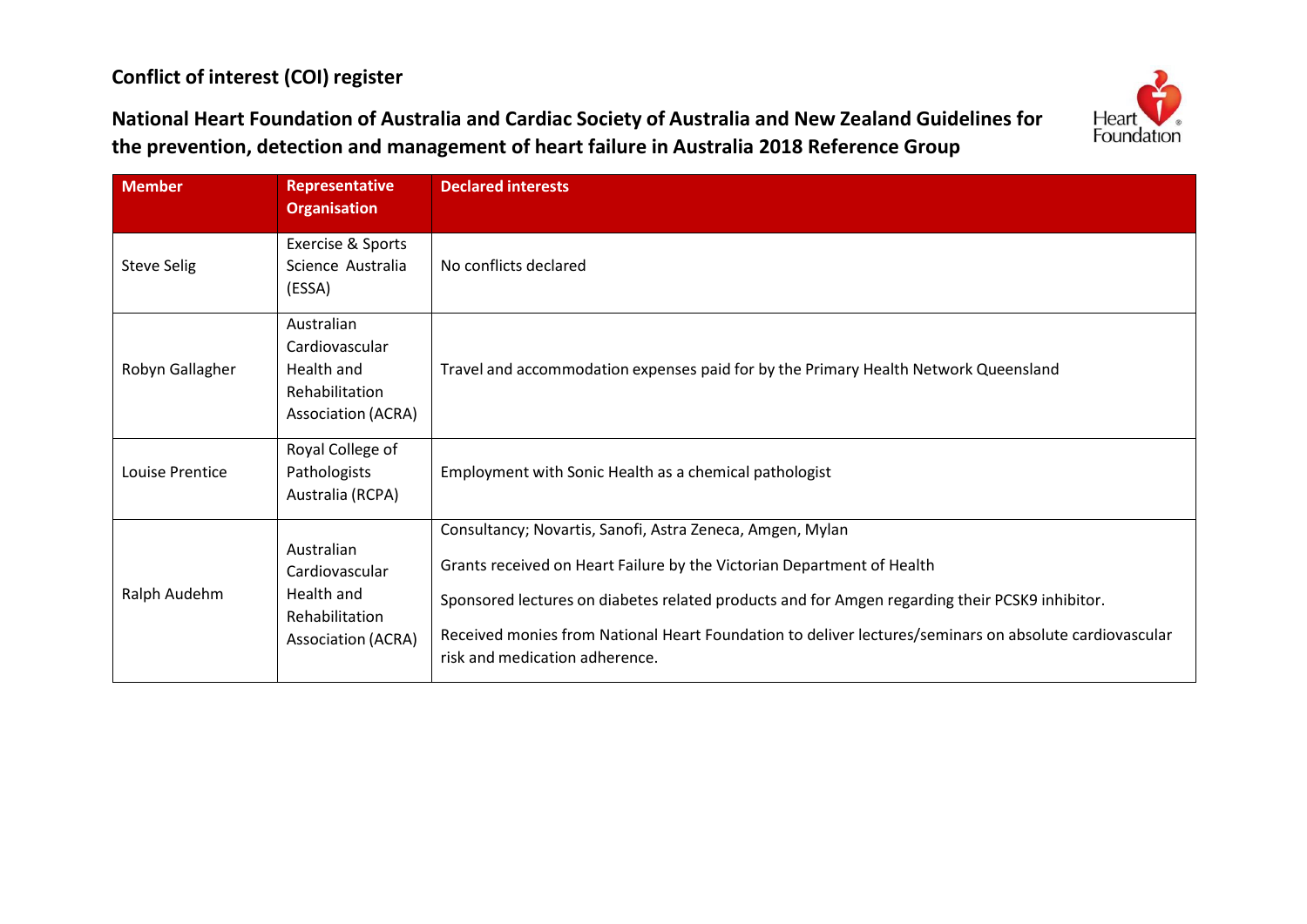| <b>Member</b>   | <b>Representative</b><br><b>Organisation</b>                                                 | <b>Declared interests</b>                                                                                                                                                 |
|-----------------|----------------------------------------------------------------------------------------------|---------------------------------------------------------------------------------------------------------------------------------------------------------------------------|
| Andrew Cochrane | The Australian &<br>New Zealand<br>Society of Cardiac<br>& Thoracic<br>Surgeons<br>(ANZSCTS) | Board member of East Timor Hearts Fund and Maluk Timor (Australia) - no financial compensation<br>received.                                                               |
| David McGiffin  | The Australian &<br>New Zealand<br>Society of Cardiac<br>& Thoracic<br>Surgeons<br>(ANZSCTS) | Travel expenses to speak by the Abbott Corporation                                                                                                                        |
| Benjamin Reddi  | <b>Australian and New</b><br><b>Zealand Intensive</b><br>Care Society<br>(ANZICS)            | No conflicts declared                                                                                                                                                     |
| Marianne Cannon | Australasian<br>College for<br>Emergency<br>Medicine (ACEM)                                  | No conflicts declared                                                                                                                                                     |
| Tony Lembke     | <b>Australian College</b><br>of Rural and<br><b>Remote Medicine</b><br>(ACRRM)               | Board membership of North Coast Primary Health<br>Member of AMA, RACGP, ACRRM<br>Consultancy for the Improvement Foundation<br>Travel to various conferences as a speaker |